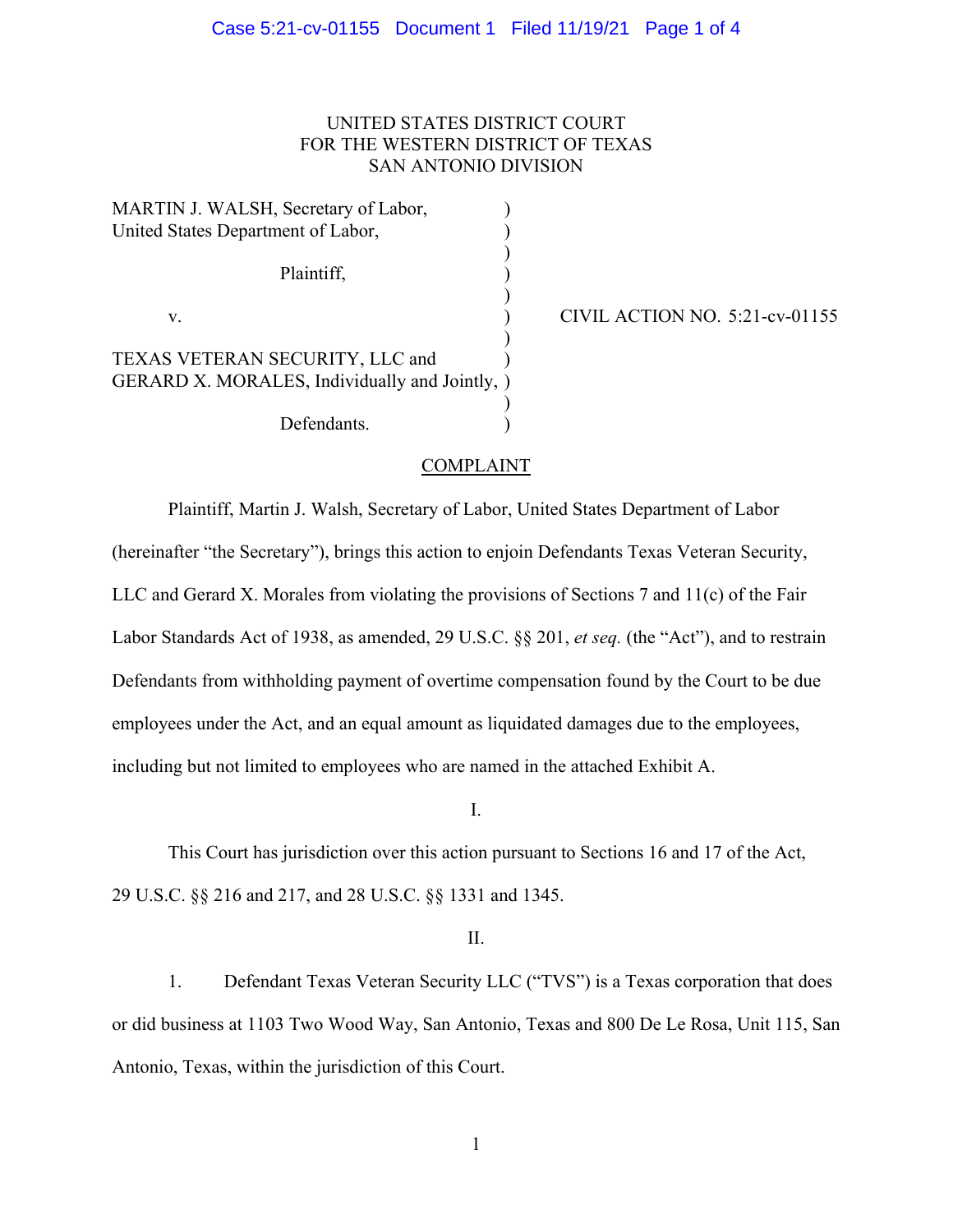## Case 5:21-cv-01155 Document 1 Filed 11/19/21 Page 2 of 4

2. Defendant Gerard X. Morales has a place of business and is doing business at

TVS in San Antonio, Texas, within the jurisdiction of this Court. Defendant Morales owns and manages TVS and supervised and directed business operations. Defendant Morales acts and/or acted, directly and indirectly, in the interest of TVS in relation to employees. He oversaw day-today operations, hired employees, and fired employees. He also set the employees' pay rates and work schedules. He is an employer within the meaning of the Act.

# III.

At all times hereinafter mentioned, Defendant TVS has been an enterprise within the meaning of Section 3(r) of the Act, 29 U.S.C. § 203(r), in that Defendant TVS has been, through unified operation or common control, engaged in the performance of related activities for a common business purpose.

### IV.

At all times hereinafter mentioned, Defendant TVS has been an enterprise engaged in commerce or in the production of goods for commerce within the meaning of Section  $3(s)(1)(A)$  of the Act, 29 U.S.C.  $\S 203(s)(1)(A)$ , in that its employees engaged in commerce or in the production of goods for commerce, or employees handling, selling, or otherwise working on goods or materials that have been moved in or produced for commerce by any person, and Defendant TVS has had an annual gross volume of sales made or business done of not less than \$500,000 (exclusive of excise taxes at the retail level which are separately stated) since at least 2019.

#### V.

 During the period since November 1, 2019, Defendants violated the provisions of Sections 7 and  $15(a)(2)$  of the Act, 29 U.S.C. §§ 207 and  $215(a)(2)$ , by employing employees in an enterprise engaged in commerce or in the production of goods for commerce within the meaning of the Act for workweeks longer than forty hours without compensating such

2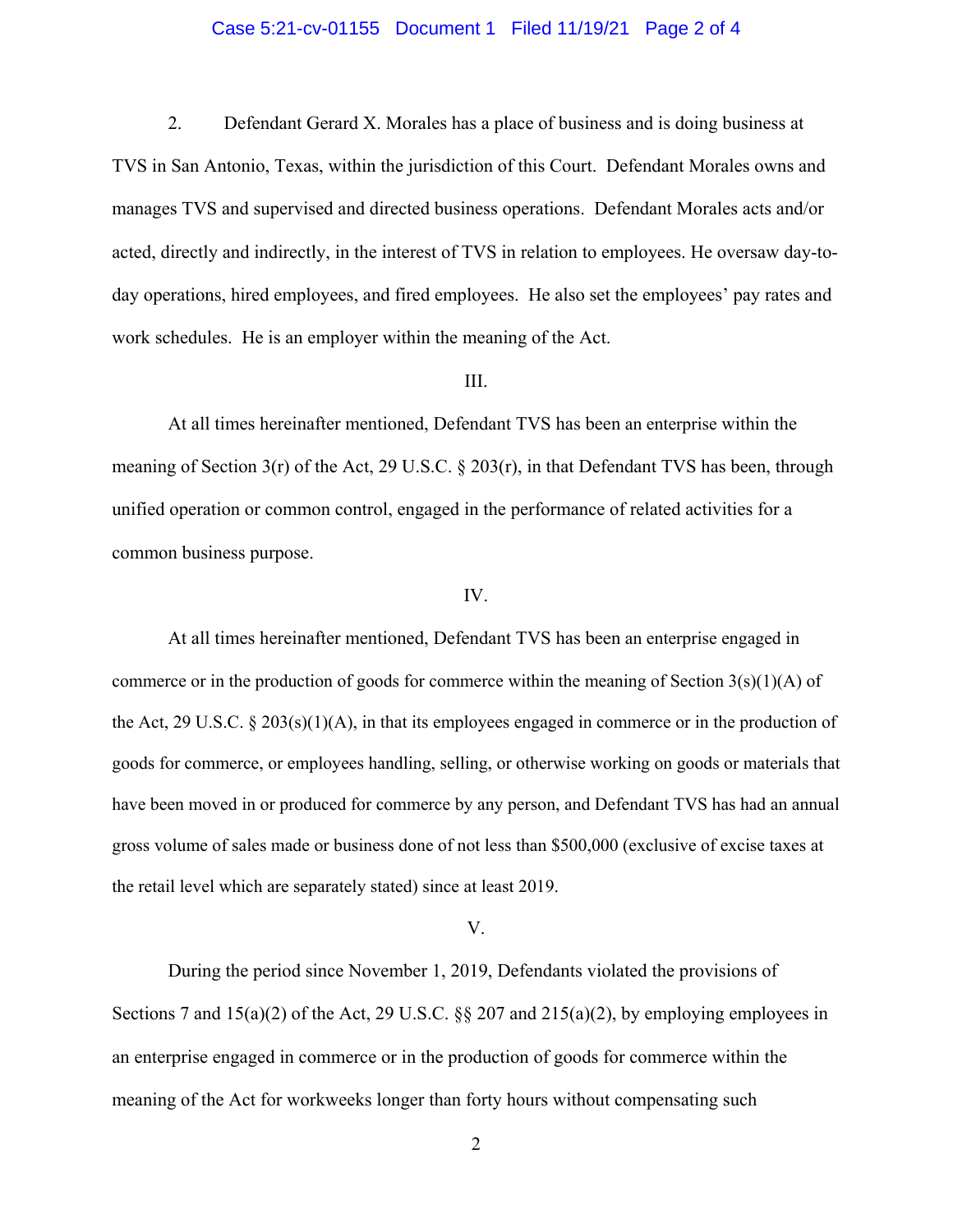## Case 5:21-cv-01155 Document 1 Filed 11/19/21 Page 3 of 4

employees for their employment in excess of forty hours per week at rates not less than one and one-half times the regular rates at which they were employed.

VI.

As a result of the violations of the Act, overtime compensation has been unlawfully withheld by the Defendants from their employees.

### VII.

During the period since November 1, 2019, Defendants violated the provisions of Sections 11(c) and  $15(a)(5)$  of the Act, 29 U.S.C. §§ 211(c) and  $215(a)(5)$ , in that Defendants failed to make, keep and preserve adequate and accurate records of their employees and of the wages, hours, and other conditions and practices of employment maintained by them as prescribed by the regulations of the Administrator issued pursuant to Sections 11(c) and 15(a)(5) of the Act, 29 U.S.C. §§ 211(c) and 215(a)(5), and 29 C.F.R. § 516, in that their records failed to show, among other things, the hours worked each day and the total hours worked each week by many of their employees.

### VIII

A judgment enjoining the alleged overtime and recordkeeping violations and restraining the withholding of overtime compensation found to be due the employees is authorized by Section 17 of the Act, 29 U.S.C. § 217.

#### IX.

WHEREFORE, Plaintiff prays for judgment against both Defendants as follows:

 1. For an Order pursuant to Section 17 of the Act permanently enjoining and restraining Defendants, their officers, agents, servants, employees, and those persons in active concert or participation with Defendants, from violating Sections 7 and 11(c) of the Act;

 2. For an Order pursuant to 16(c) of the Act finding Defendants liable for unpaid overtime compensation due to Defendants' employees and for liquidated damages equal in

3